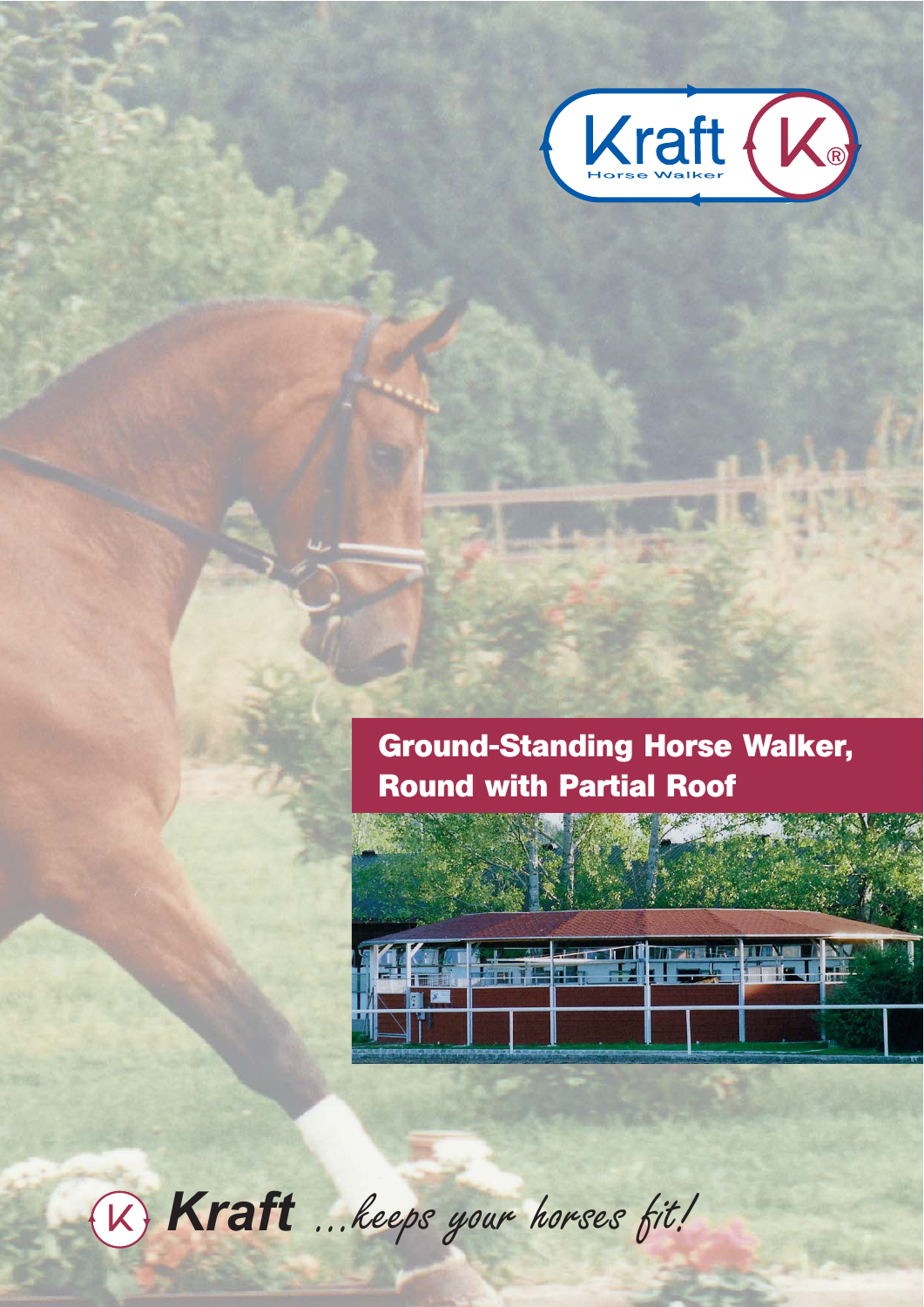Horses love roaming. In their natural environment they will cover up to 50 kilometers daily in search for food.

The health and vitality of a horse is linked directly to the amount of exercise it gets.

A partial roof (covered walking surface) protects the horses from wind and rain and the horse walker can be used year-round.

 $\mathcal{R}(k)$  Kraft *...keeps your horses fit!* – from walk to gallop.



# **Ground-Standing Horse Walker, Round with Partial Roof**

# Standard of Performance:

- Planning, structural engineering, design, building ® permits, timely installation as well as concrete foundations, turnkey construction
- 3 varieties of rotating gates (see technical spec ® sheet number 1)
- Various control panel configurations (see technical spec sheet number 2)  $(X)$
- Optional irrigation system (see technical spec ® sheet number 3)
- 5 varieties of roofing materials (see technical spec sheet number 4)  $\mathcal{R}$
- Traditional hinged or sliding gates (see technical ® spec sheet number 5)
- Covered entry with flat or pitched roof (see technical spec sheet number 6)  $(x)$
- Various fence styles (see page 3) ®
- For 4 10 horses, 12 40 Meter diameters  $\Omega$
- Industrial belt drive, low maintenance and quiet  $\mathcal{R}$
- Simple operation, sturdy construction and high safety standards ®
- All products can be custom designed according to client needs. Optional self-installation available  $(x)$



#### *Top view of horse walker with partial roof*



*Cross section of horse walker with partial roof*





**Title photo:** Anjou of Auftritt from Kessy. Breeder: The Kraft Family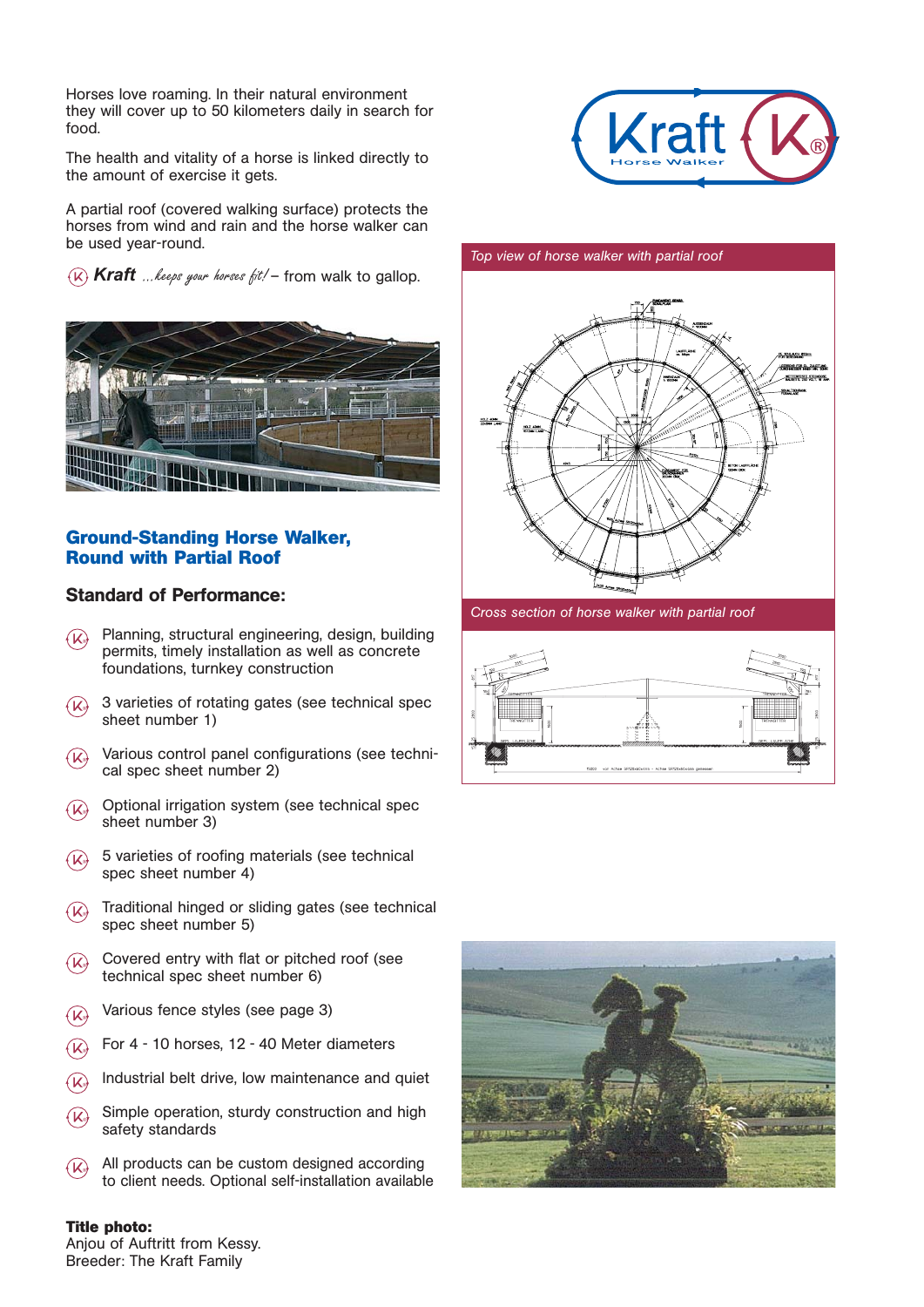## **Sample of Fence Varieties**



# *Fence Type D*

- horizontal spruce boards, 40 mm thick
- solid up to 2 Meters with top bite-guard

# *Fence Type E*

- horizontal hardwood boards, 40 mm thick
- solid up to 2 Meters with top bite-guard

# *Fence Type F*

- **horizontal spruce boards, 40 mm thick**
- solid up to 1.5 Meters
- with hot-dipped galvanized framed welded-wire grid from 1.5 to 2 Meters

# *Fence Type G*

- **horizontal hardwood boards, 40 mm thick**
- solid up to 1.5 Meters
- with hot-dipped galvanized framed welded-wire grid from 1.5 to 2 Meters

# **Wind Net and Weather Shield**

- Wind net between fence and roof to protect walking surface
- $\blacktriangleright$  Wind shield  $-$  sturdy corrugated polypropylene to protect walking surface